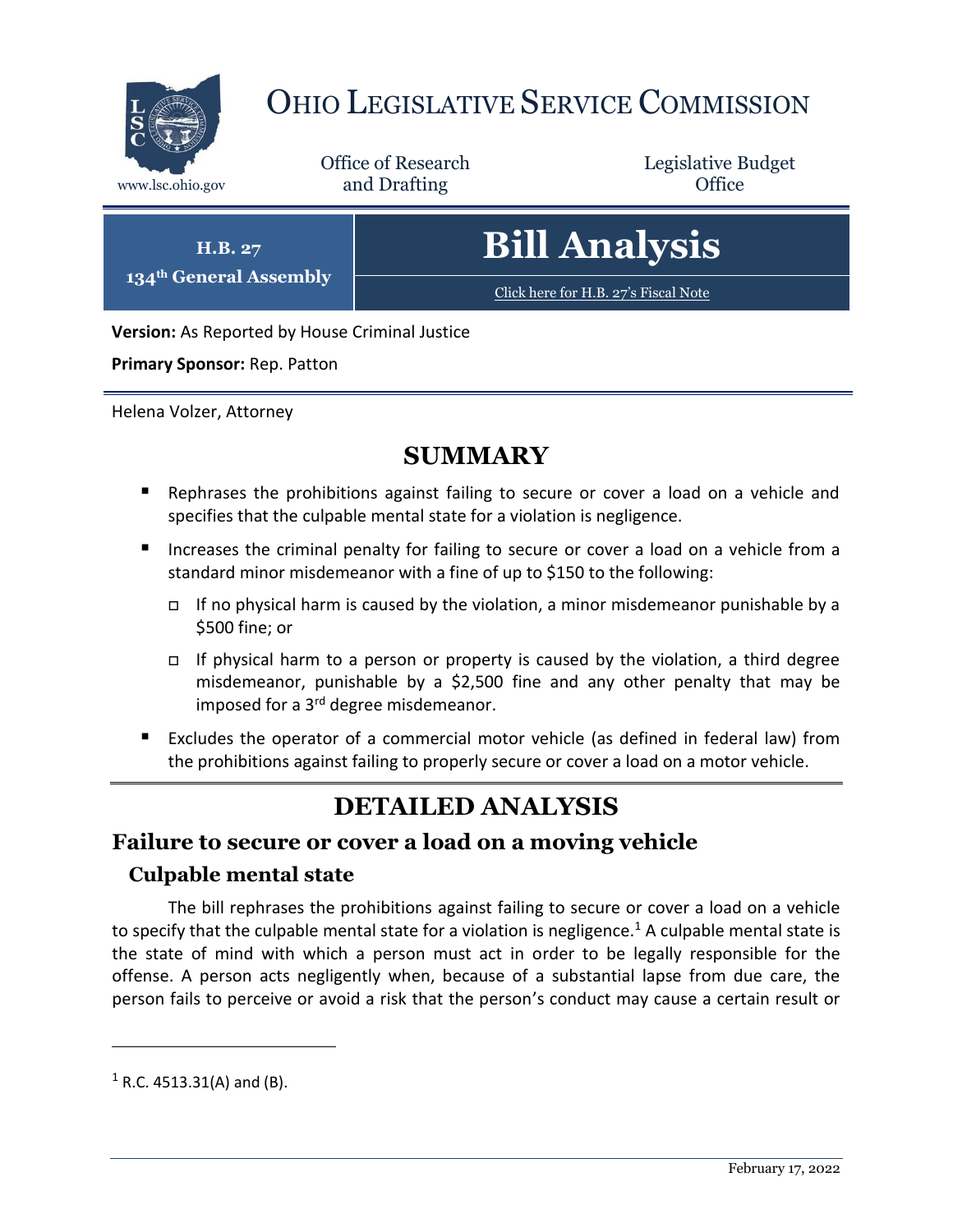may be of a certain nature. A person is negligent with respect to circumstances when, because of a substantial lapse from due care, the person fails to perceive or avoid a risk that those circumstances may exist.<sup>2</sup>

Under current law, no culpable mental state is specified for a violation of the prohibitions against failure to secure or cover a load, and the prohibitions are strict liability offenses.<sup>3</sup> Most traffic laws in Chapters 4511 and 4513 of the Revised Code (such as a speeding offense, failure to stop at a stop sign, failure to equip a motor vehicle with headlights or windshield wipers, and numerous other vehicle equipment requirements) are enforced as strict liability offenses.<sup>4</sup> A strict liability offense is one for which a prosecutor is not required to prove the defendant's culpable mental state – only that the defendant committed the offense.<sup>5</sup>

**Failure to properly secure a load on a vehicle<sup>6</sup> Prohibition Culpable mental state Exceptions** Current Law No vehicle shall be driven or moved on any highway unless the vehicle is so constructed, loaded, or covered as to prevent any of its load from dropping, sifting, leaking, or otherwise escaping. Strict liability Sand or other substance may be dropped for the purpose of securing traction, or water or other substances may be sprinkled on a roadway to clean or maintain the roadway. The bill  $\vert$  Same as current law, but rephrased to the active voice: No person operating a vehicle shall **negligently** fail to prevent any load on or in the vehicle to drop, sift, leak, or otherwise escape onto any highway. Negligence  $\vert$  Same as current law: the prohibition does not apply to a person moving or driving a vehicle that is dropping or sprinkling sand or other substances for the purpose of securing traction, or water or other substances for the purpose of cleaning or maintaining the highway.

The tables below illustrate the bill's revisions to the prohibitions, including the addition of negligence as the culpable mental state:

 $2$  R.C. 2901.22(D).

 $3$  R.C. 4513.31 and 4513.99(B), not in the bill.

 $4$  R.C. 4511.21, 4511.43, 4513.04, and 4513.24, not in the bill. See generally R.C. Chapters 4511 and 4513.

<sup>5</sup> R.C. 2901.21, not in the bill.

 $6$  R.C. 4513.31(A).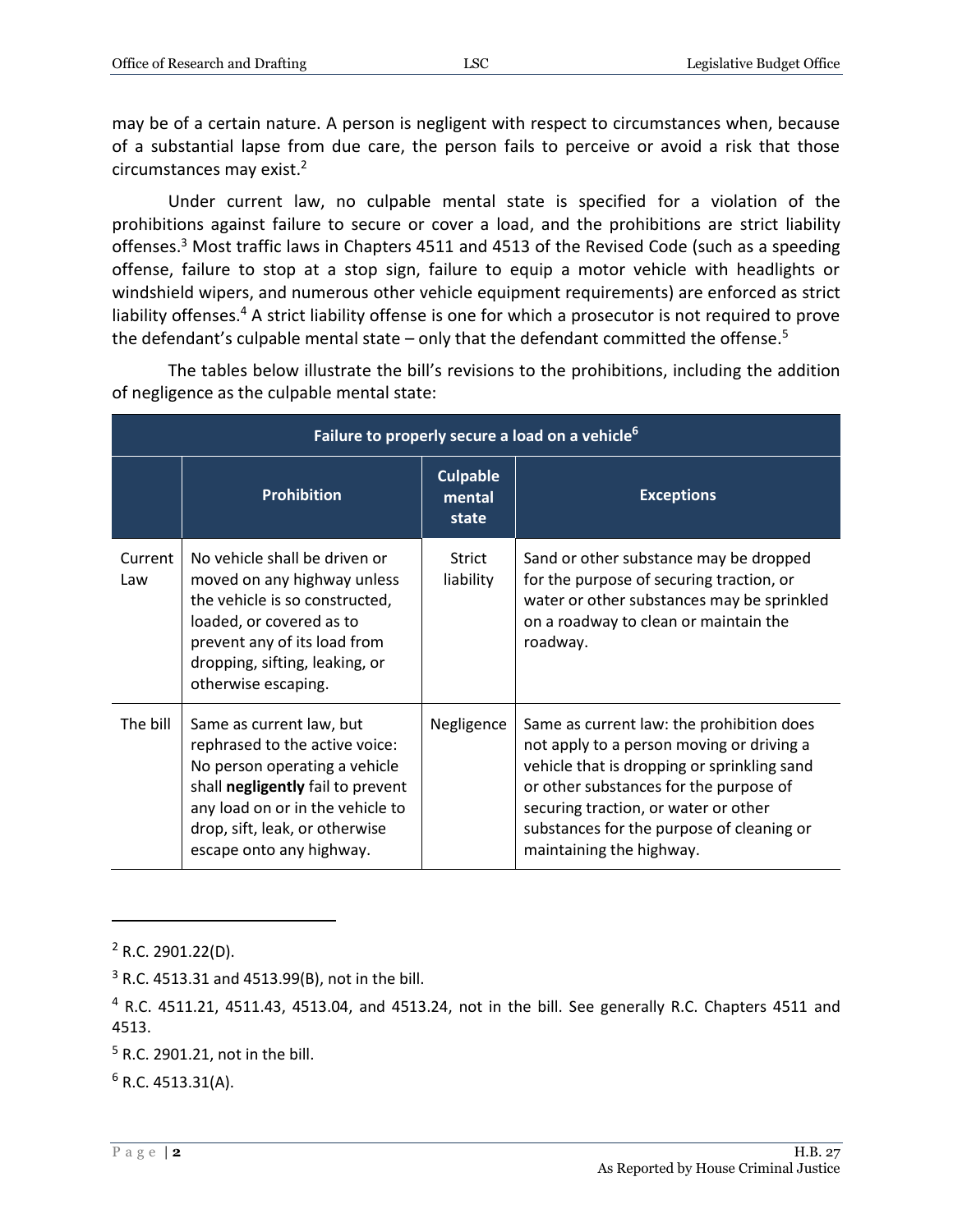| Failure to properly cover a load on a vehicle <sup>7</sup> |                                                                                                                                                                                                                                                                                                                                                                                                                                                                                                                                                                                              |                                    |                                                                                                                                                                                        |  |  |
|------------------------------------------------------------|----------------------------------------------------------------------------------------------------------------------------------------------------------------------------------------------------------------------------------------------------------------------------------------------------------------------------------------------------------------------------------------------------------------------------------------------------------------------------------------------------------------------------------------------------------------------------------------------|------------------------------------|----------------------------------------------------------------------------------------------------------------------------------------------------------------------------------------|--|--|
|                                                            | <b>Prohibition</b>                                                                                                                                                                                                                                                                                                                                                                                                                                                                                                                                                                           | <b>Culpable</b><br>mental<br>state | <b>Exceptions</b>                                                                                                                                                                      |  |  |
| Current<br>Law                                             | No vehicle loaded with<br>garbage, swill, cans, bottles,<br>waste paper, ashes, refuse,<br>trash, rubbish, waste, wire,<br>paper, cartons, boxes, glass,<br>solid waste, or any other<br>material of an unsanitary<br>nature that is susceptible to<br>blowing or bouncing from a<br>moving vehicle shall be driven<br>or moved on any highway<br>unless the load is covered with<br>a sufficient cover to prevent<br>the load from spilling onto the<br>highway.                                                                                                                            | <b>Strict</b><br>liability         | Two exceptions:<br>A farm vehicle used to transport<br>agricultural produce or agricultural<br>production materials; and<br>A rubbish vehicle in the process of<br>acquiring its load. |  |  |
| The bill                                                   | Same as current law, but<br>rephrased to the active voice:<br>No person shall negligently fail<br>to cover a vehicle loaded with<br>any material (garbage, swill,<br>cans, bottles, waste paper,<br>ashes, refuse, trash, rubbish,<br>waste, wire, paper, cartons,<br>boxes, glass, solid waste, or any<br>other material of an unsanitary<br>nature that is susceptible to<br>blowing or bouncing from a<br>moving vehicle) so as to<br>prevent the load or any part of<br>the load from spilling onto a<br>highway when the vehicle is<br>driven or moved by the person<br>on the highway. | Negligence                         | Same as current law.                                                                                                                                                                   |  |  |

 $7$  R.C. 4513.31(B).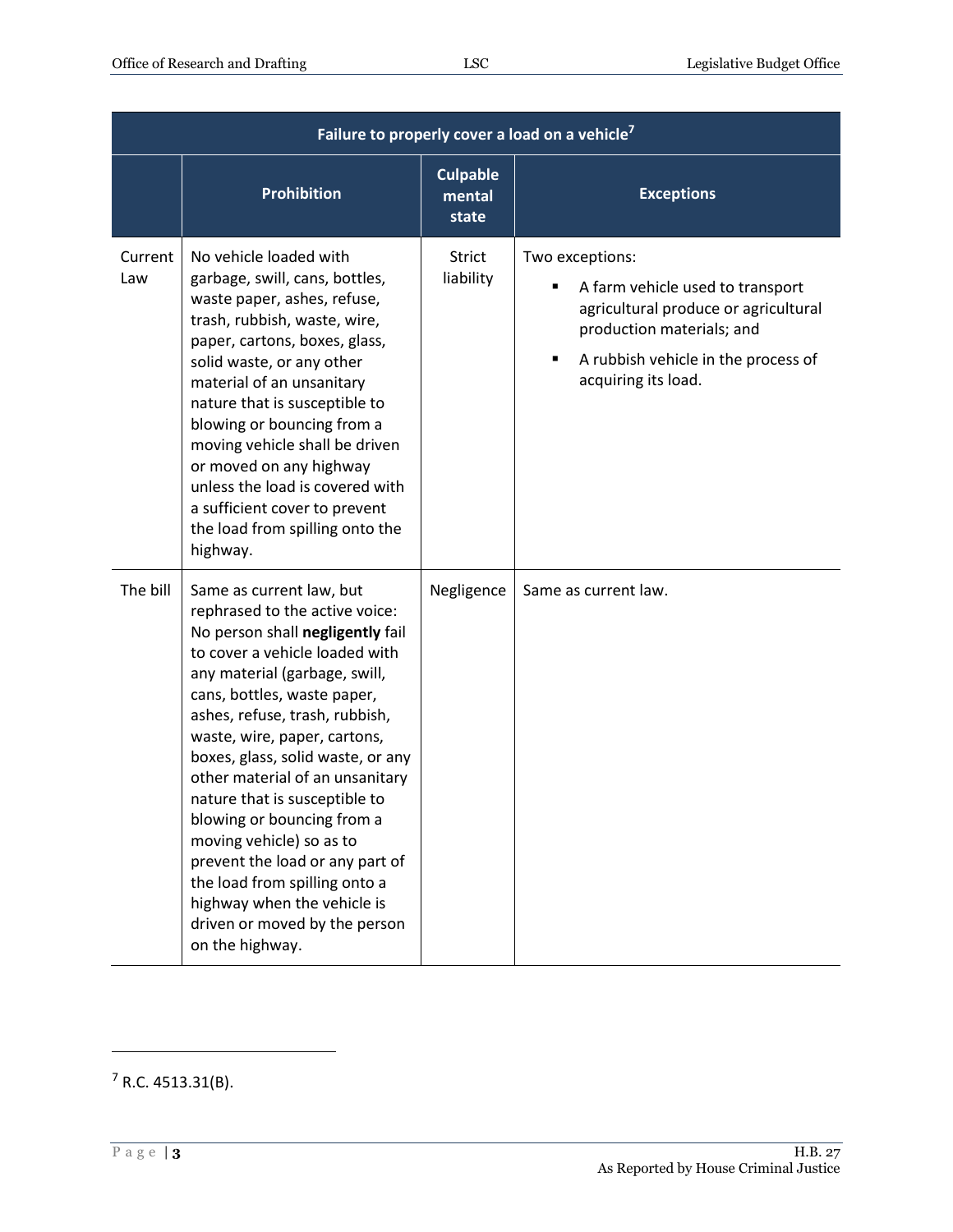#### **Criminal penalties**

The bill increases the criminal penalty for failing to secure or cover a load on a vehicle when driving or moving the vehicle on any highway. Current law provides that a violation of either prohibition is a minor misdemeanor, which is punishable by a fine of up to  $$150<sup>8</sup>$ 

The bill increases the base penalty for failing to secure a load to a minor misdemeanor with a \$500 fine. And, if physical harm to a person or property is proximately caused by the violation, the offense is a  $3<sup>rd</sup>$  degree misdemeanor.<sup>9</sup> A  $3<sup>rd</sup>$  degree misdemeanor is generally punishable by up to 60 days in jail and a fine of up to \$500.<sup>10</sup> However, the bill specifies that the court must impose a \$2,500 fine in addition to any other penalty that may be imposed for the 3<sup>rd</sup> degree misdemeanor.<sup>11</sup> The table below illustrates the criminal penalty changes.

| <b>Criminal penalties</b>                                |                                                                                                                                                                 |  |  |  |
|----------------------------------------------------------|-----------------------------------------------------------------------------------------------------------------------------------------------------------------|--|--|--|
| <b>Current law</b>                                       | <b>Bill</b>                                                                                                                                                     |  |  |  |
| Minor misdemeanor<br>punishable by up to a<br>\$150 fine | If no physical harm is caused to person or to<br>property:<br>Minor misdemeanor punishable<br>bv<br>\$500 fine.<br>If physical harm is caused to person or to   |  |  |  |
|                                                          | property:<br>3rd degree misdemeanor punishable by a<br>fine of \$2,500 and any other penalty that<br>may be imposed, including a jail term of<br>up to 60 days. |  |  |  |

#### **Exemption for commercial motor vehicles**

The bill excludes a person operating a commercial motor vehicle (as defined in federal law) from the prohibitions against failing to properly secure or cover a load on a motor vehicle.<sup>12</sup> Federal law specifies that a commercial motor vehicle is any self-propelled or towed motor vehicle used on a highway in interstate commerce to transport passengers or property when the vehicle:

<sup>8</sup> R.C. 4513.99; 2929.28(A)(2), not in the bill.

 $9$  R.C. 4513.31(C).

<sup>10</sup> R.C. 2929.28 and 2929.24, not in the bill.

 $11$  R.C. 4513.31(C)(2).

 $12$  R.C. 4513.31(D).